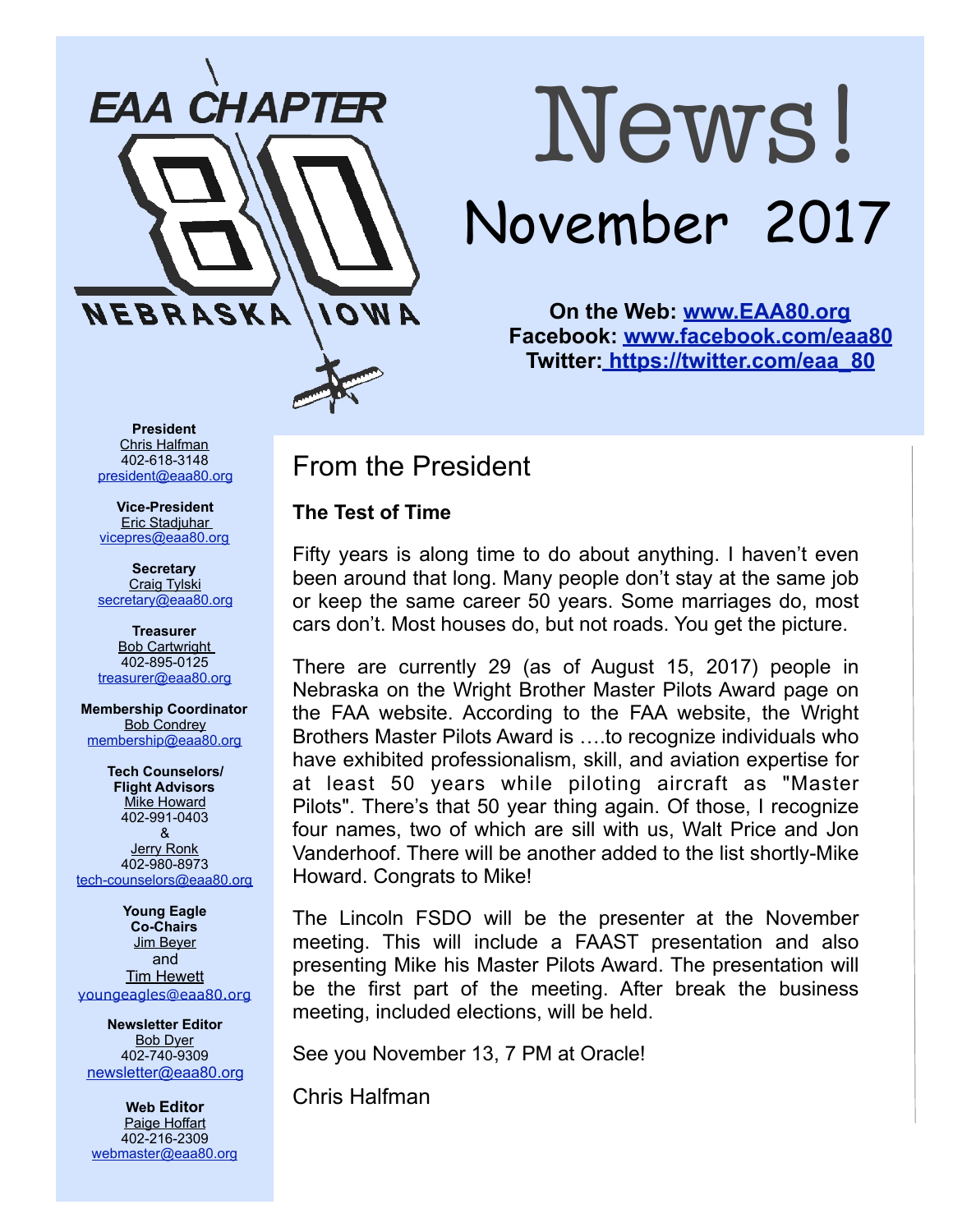#### **November Presentation**

Lincoln FSDO

FAAST presentation

Master Pilot Award

Nov 13, 7PM, Oracle Aviation

#### **EAA Chapter 80 Meeting Minutes**

The October meeting was called to order at 7 PM by President Chris Halfman.

Visitors: We had two. Michael Hayes from Lawrence, KS is building a BD-5 jet from several kits. Stewart (no last name given) is a private pilot thinking about building some day.

The minutes of the September meeting were approved as published in the last newsletter.

The Treasurer's Report was read by Bob Cartwright, and approved by the membership. No requests for payment have been made in relation to the  $501(c)(3)$  project as yet.

The Membership Report was given by Bob Condrey. We have 124 members, of whom 22 are not current for various reasons. We will be taking photos for the proposed membership directory at the November meeting. If you

have a head & shoulders photo you would prefer to use, you can email it to Bob Condrey.

The Tech Counselor Report was given by Mike Howard and Jerry Ronk. Neither had much new to report.

Chris Halfman gave the Young Eagles report for Jim Beyer, who was still en route. Weather looked "iffy" for Saturday (10/14), so it was likely that the event would be moved to Sunday afternoon (10/15). There is another rally planned for the 21st. We have also been asked to sponsor a youngster to EAA Air Academy at Oshkosh. We'll have some discussion next month regarding using Young Eagles dollars to sponsor one or more kids. Tim Hewett brought up a potential date of 11/4 for a troop of Girl Scouts (24-30 of them). A good amount of support was expressed for it, Tim will follow up via email.

The Tool Report was given by Jerry Ronk. All tools are accounted for.

Builder Reports: Paige Hoffart showed a few partial instrument panel mockups he made at Do Space, using their laser cutter. This is a place at 72nd & Dodge, originally the old Borders bookstore. The cutter can cut acrylic, wood, etc. No aluminum, steel or plastics that will create toxic fumes. Bill Haas reports that he's working on the fuel system of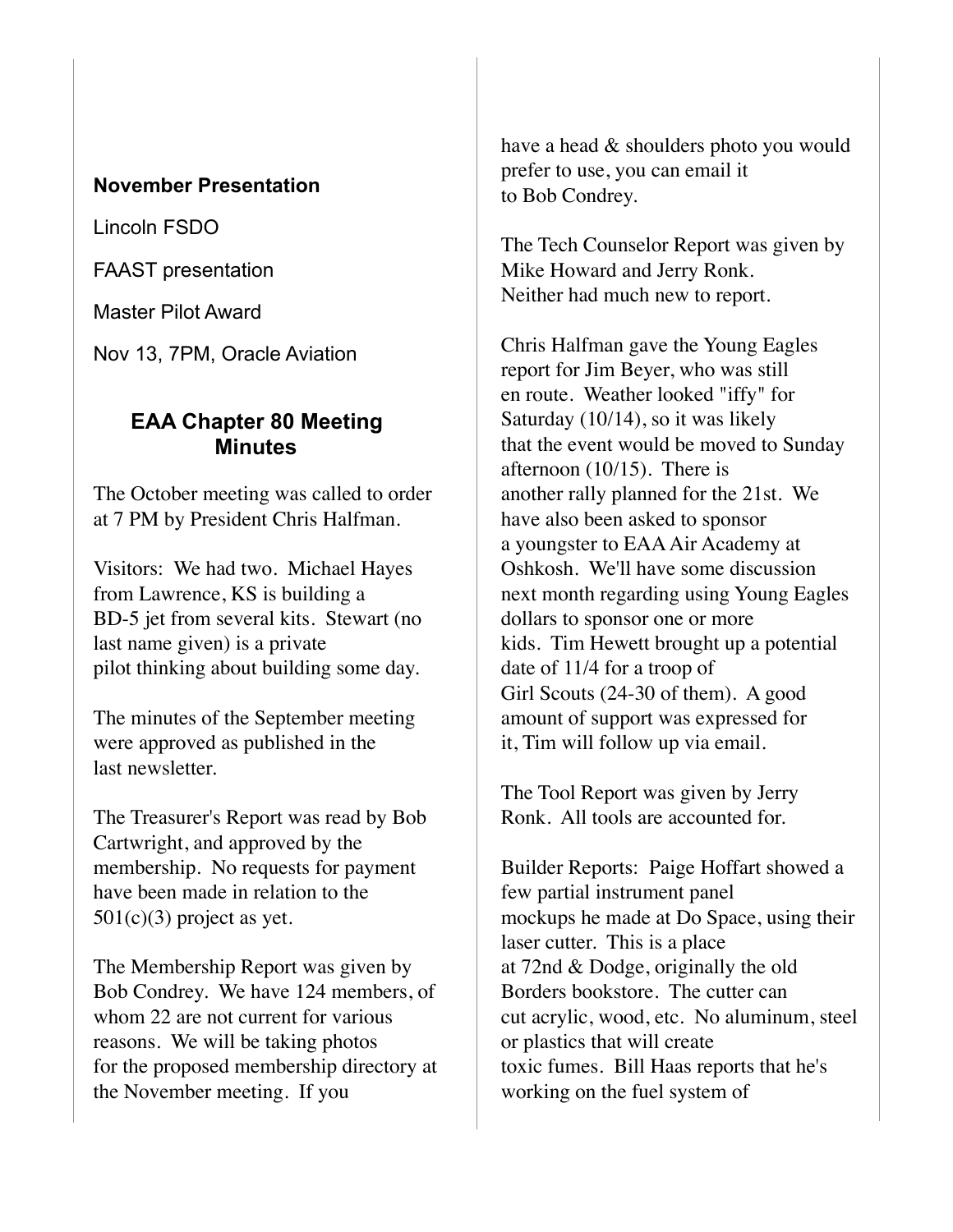his Berkut, along with writing software for the instrument panel. There is not a builders meeting planned for November.

Mike Howard reports that the flyout to Stearman Field on 10/8 was very successful. Weather was beautiful, 7 airplanes and 12 people flew down for lunch. Mike is planning a trip to the Beaumont Hotel in November - remember to stop at the stop sign or risk getting a ticket.

Social Coordinator: Expect an email invitation for the 2017 holiday party, planned for the December 8th.

Old Business: No news on the  $501(c)(3)$ status, Chris will follow up with Bruce Mundie on that.

New Business: New business included nominations for 2018 chapter officers. Nominated were:

| President: Chris Halfman            |
|-------------------------------------|
| Vice Pres: Eric Stadjuhar           |
| <b>Bob Cartwright</b><br>Treasurer: |
| Secretary: Craig Tylski             |
| Membership: Bob Condrey             |
| Young Eagles: Jim Beyer             |
| າາາ<br>Refreshments:                |

Social Coordinator: ???

Newsletter: Bob Dyer

Web Editor: Paige Hoffart

Tech Counselor: Mike Howard & Jerry Ronk

We received a request from the President of Duncan Aviation asking Chapter 80 to join them and several other groups in opposing the privatization of air traffic control. A motion was passed that EAA Chapter 80 join with other groups in opposition to the privatization of the US air traffic control system.

Tom Wieduwilt let everyone know about an upcoming movie about Steve McQueen, much of which deals with him learning to fly.

The IMC Club will begin meeting again on Thursday, 10/12 from 7 to 8 PM at Oracle Aviation.

Chris gave a reminder about the Great Plains Expo hosted at Oracle Aviation on the 26th of October.

The meeting broke for refreshments at approximately 7:37, followed by the 50/50 drawing and the presentation. Bob Cartwright spoke about his experience with the Basic Med program.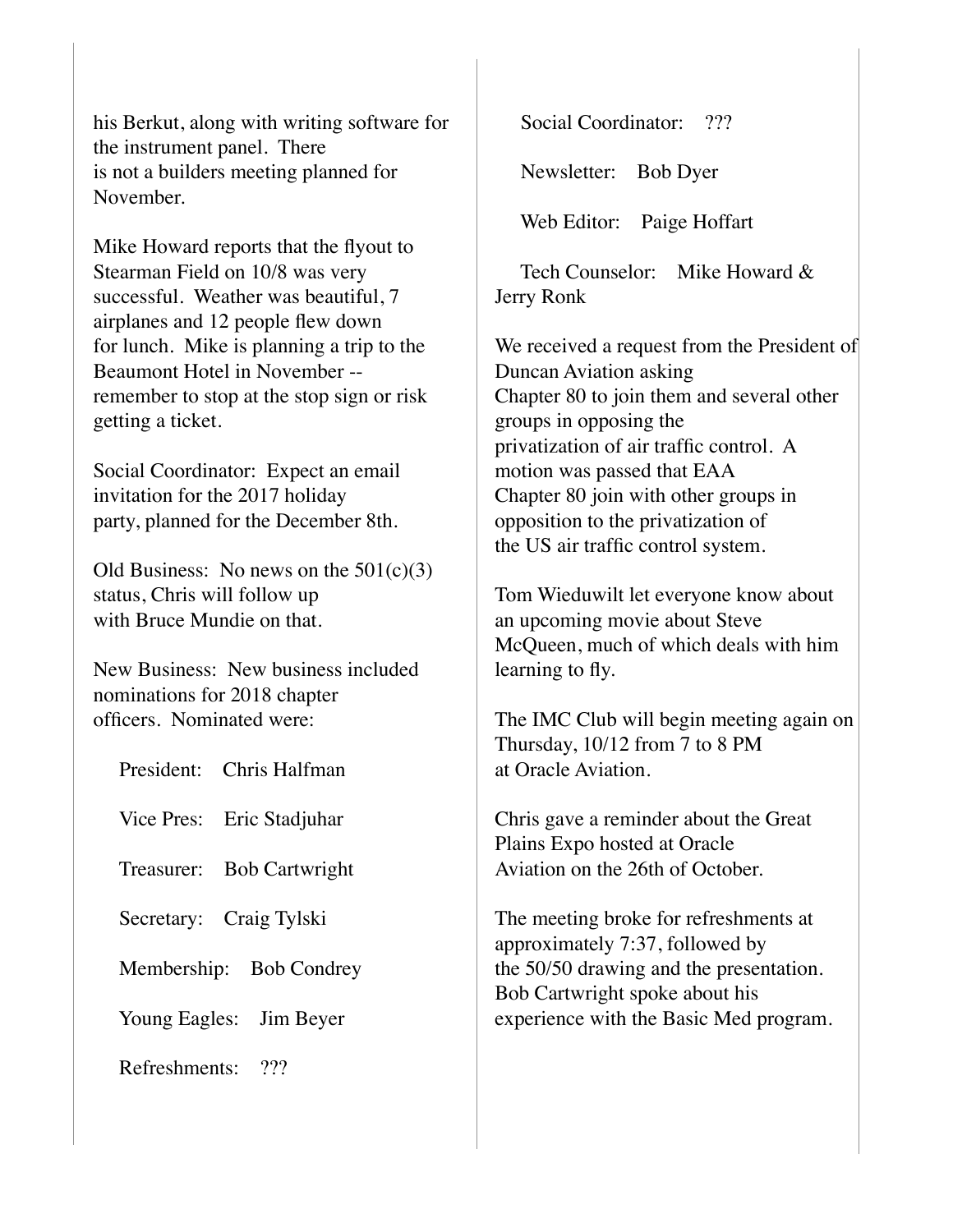#### **Upcoming Events**

[Omaha IMC Club](https://www.eaa.org/eaa/event/2017-10-12-Omaha_IMC_Club?id=29704E2CE74F4CAA84EAE79F3F93DBDC) Thursday, November 9 · 7:00 PM - 8:30 PM Omaha, Nebraska **[Add to My Itinerary](https://www.eaa.org/en/eaa/account/accountlogin)** 

Thursday, 11/16/2017 starting at 5pm, Oracle Aviation is hosting an Open House for becoming a Garmin Dealership.

There will be food and cocktails from 5-6 and from 6-7:30 there will be a pilot and aircraft owner seminar.

Oracle does a lot for us as an EAA Chapter, please help spread the word and attend if you want to learn more about Garmin Avionics.

Fly safe!

[EAA 80 Christmas Party](https://www.eaa.org/eaa/event/2017-12-08-EAA_80_Christmas_Party?id=802E4B8F7A06429C947BE6A5A4B53B2C) Friday, December 8 · 6:00 PM - 9:00 PM Millard, Nebraska [Add to My Itinerary](https://www.eaa.org/en/eaa/account/accountlogin)

[Omaha IMC Club](https://www.eaa.org/eaa/event/2017-12-14-Omaha_IMC_Club?id=9BAB18C3F52D4E63A6CF3EA01D43B9D4) Thursday, December 14 · 7:00 PM - 8:30 PM Omaha, Nebraska

# November Webinars

#### **Weather or Not**

**Wednesday, November 8 - 7 p.m. CST** Presenter: Prof. H. Paul Shuch | *FAA Wings and AMT credit* [Register Now >>](http://go.eaa.org/lBEVo000BFmH0U3O10K0x0S)

# **Fly the Easy Way**

**Wednesday, November 15 - 7 p.m. CST** Presenter: Larry Bothe | *FAA Wings credit* [Register Now >>](http://go.eaa.org/wEmUK1OSB0000HFp00V3y0B)

### **Add "Certified SOLIDWORKS Professional" to Your**

#### **Resume**

**Wednesday, November 21 - 7 p.m. CST** Presenter: Mike Puckett [Register Now >>](http://go.eaa.org/CEH00q0zB0BS0KOm3V0FU01)

### **Secondhand Homebuilt**

**Wednesday, November 29 - 7 p.m. CST** Presenter: Earl Downs | *FAA Wings and AMT credit* [Register Now >>](http://go.eaa.org/I0F0ASm0B1HrKO3V0B0EU00)

# December Webinars

## **Grand Theft Propeller?**

**Wednesday, December 6 - 8 p.m. CST** Presenter: Mike Busch | *Qualifies for FAA Wings and AMT credit.* [Register Now >>](http://go.eaa.org/ZEK1H0IVO0000V0mt30BUS9)

## **3-D Scanning and SOLIDWORKS Modeling**

**Wednesday, December 13 - 7 p.m. CST** Presenter: Stefan Hokuf | *Qualifies for FAA Wings credit.* [Register Now >>](http://go.eaa.org/P000K0OSBE0Hu1090mWUIV3)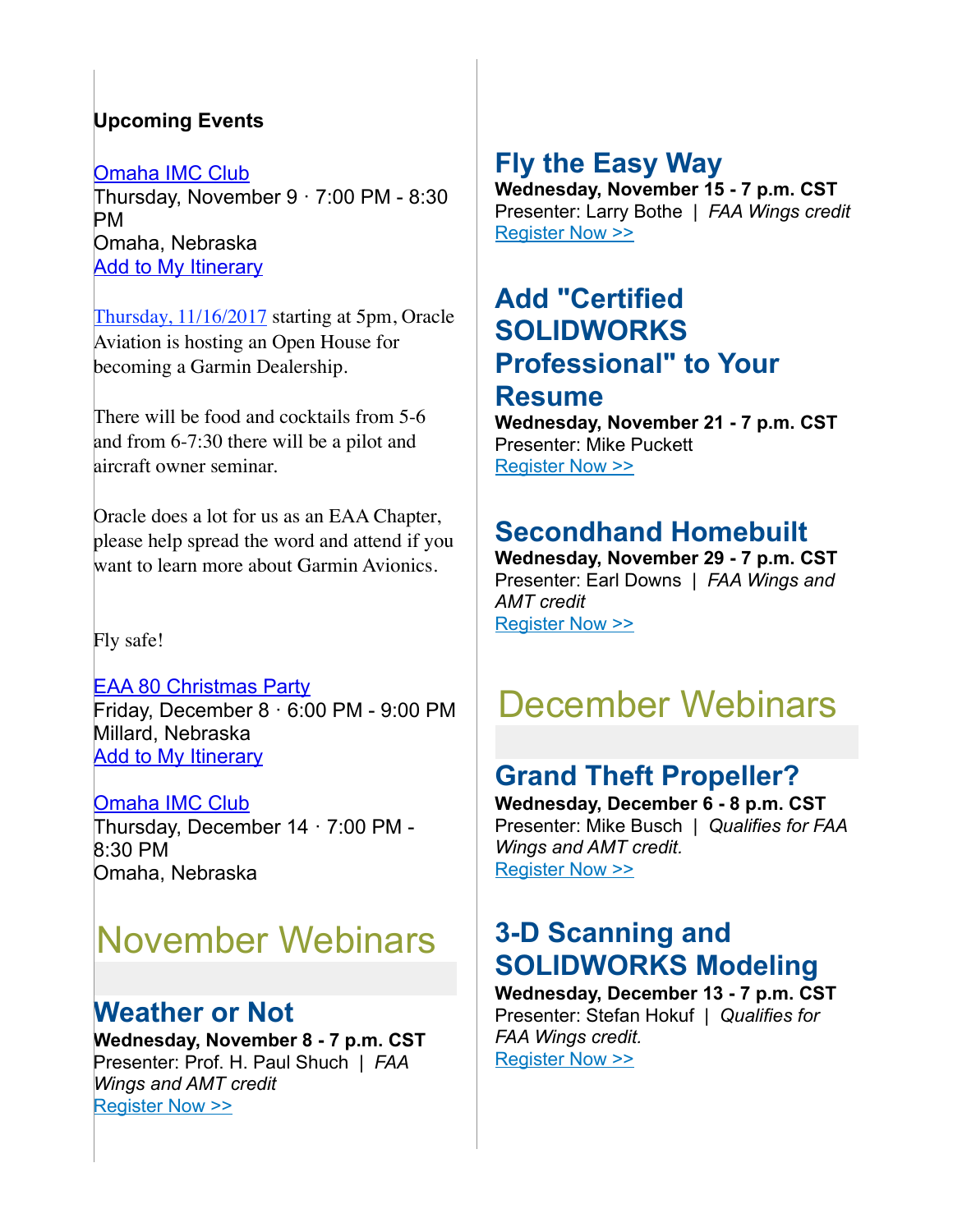#### **The Experimental Experience: Building, Flying, and Maintaining**

**Wednesday, December 20 - 7 p.m. CST** Presenter: Dick Socash [Register Now >>](http://go.eaa.org/a0300B0IVS0m00XUvEK91HO)

# **Upcoming Chapter Leadership Boot Camps**

**Saturday, Jan 27, 8 a.m. - 5 p.m. | Denver, CO** 

# **Saturday, Feb 24, 8 a.m. - 5 p.m. | Daytona Beach, FL**

**Anyone interested can find more information at:** 

**[http://go.eaa.org/](http://go.eaa.org/Q0qU0mE0Sp3BV0KIO0081H0)**

**[Q0qU0mE0Sp3BV0KIO0081H0](http://go.eaa.org/Q0qU0mE0Sp3BV0KIO0081H0)**

|                            |                                                                                                                                                                                           | EAA 80 MONTHLY TREASURER REPORT            |              |                                                       |  |  |
|----------------------------|-------------------------------------------------------------------------------------------------------------------------------------------------------------------------------------------|--------------------------------------------|--------------|-------------------------------------------------------|--|--|
|                            |                                                                                                                                                                                           |                                            |              |                                                       |  |  |
|                            |                                                                                                                                                                                           |                                            |              |                                                       |  |  |
|                            |                                                                                                                                                                                           |                                            |              |                                                       |  |  |
|                            |                                                                                                                                                                                           |                                            |              |                                                       |  |  |
|                            |                                                                                                                                                                                           |                                            |              |                                                       |  |  |
|                            |                                                                                                                                                                                           |                                            |              |                                                       |  |  |
|                            | \$50.00                                                                                                                                                                                   |                                            |              |                                                       |  |  |
|                            | \$34.00                                                                                                                                                                                   |                                            |              |                                                       |  |  |
| Dues                       | \$425.00                                                                                                                                                                                  |                                            |              |                                                       |  |  |
|                            |                                                                                                                                                                                           |                                            |              |                                                       |  |  |
|                            |                                                                                                                                                                                           |                                            |              |                                                       |  |  |
|                            | \$4.95                                                                                                                                                                                    |                                            |              |                                                       |  |  |
|                            | \$1.53                                                                                                                                                                                    |                                            |              |                                                       |  |  |
|                            | \$53.62                                                                                                                                                                                   |                                            |              |                                                       |  |  |
| (Note: Credit card amounts |                                                                                                                                                                                           |                                            |              |                                                       |  |  |
| will be accounted on cash  |                                                                                                                                                                                           |                                            | (Credit Card |                                                       |  |  |
|                            |                                                                                                                                                                                           |                                            |              |                                                       |  |  |
|                            | \$14,810.55                                                                                                                                                                               |                                            |              |                                                       |  |  |
|                            | <b>Opening Balance</b><br>9/14/17 FDMS Dep<br>10/13/17 50/50<br>10/3/17 FDMS Fee<br>10/3/17 FDMS Discount<br>10/26/17 Jim Beyer Y.E. Exp<br>basis when recorded)<br><b>Ending Balance</b> | \$14,375.12<br>10/8/17 Mark Miller-Refresh | \$13.47 Chk  | <b>Nov-17</b><br>FDMS is First Data Managememt System |  |  |

#### Please send any pictures or articles to share with our chapter to [newsletter@eaa80.org](mailto:newsletter@eaa80.org)

Or [radyer@msn.com](mailto:radyer@msn.com)

Or 402-740-9309

See you at the meeting